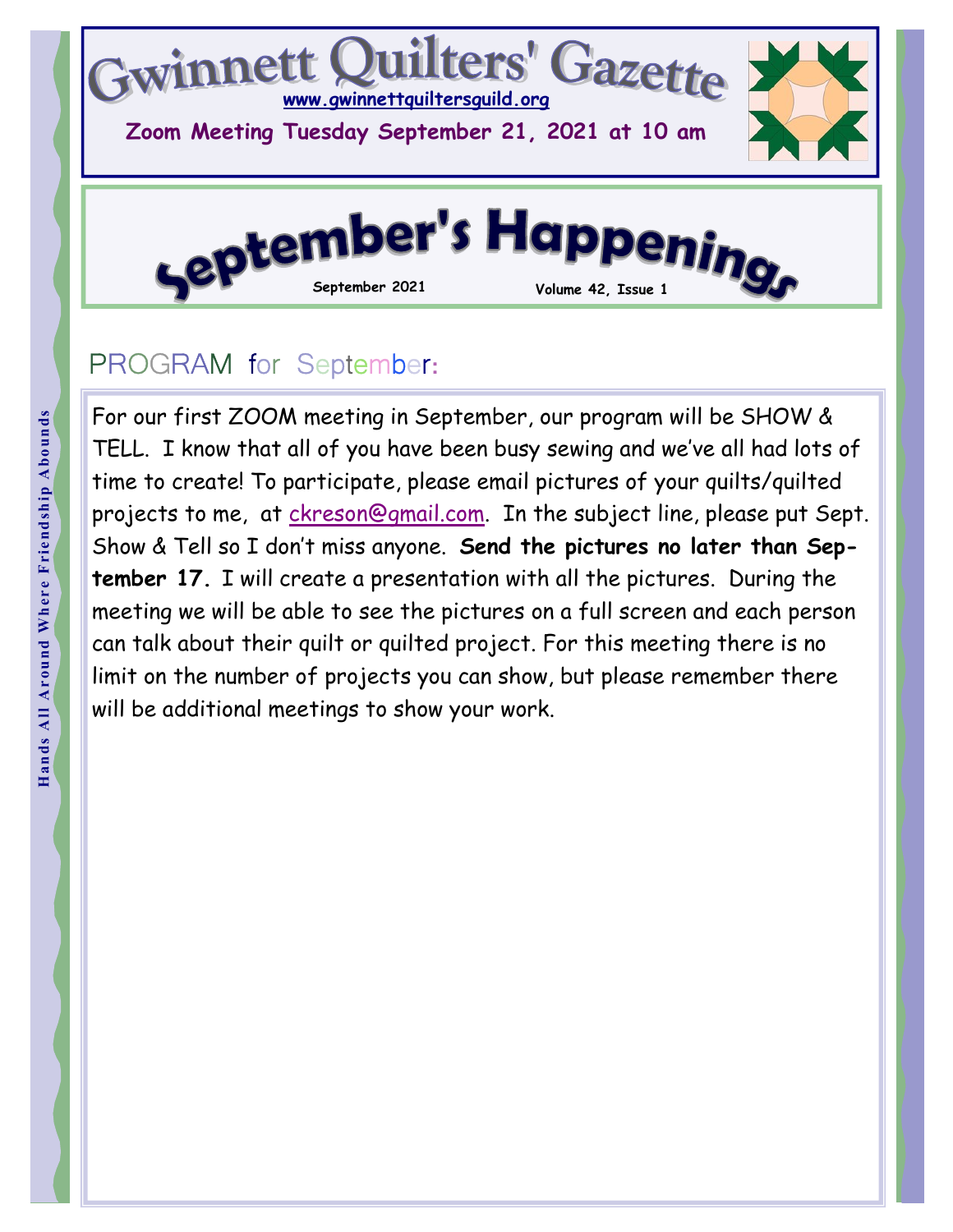### October Meeting

For our October Zoom meeting, we will have a presentation by Tara Miller, of The Quilt District. Tara will present the program "Graphic Quilts of the 20<sup>th</sup> Century".

Tara is a designer, maker, enthusiast, historian, and apprentice appraiser. Quilts are her passion. When she's not making or designing quilts, she's studying them or studying about them.

Her work has hung in both the Benartex and the Hobbs booths at the 2018 Houston Quilt Market, in the 2019 Georgia Celebrates Quilts show, and in the 2019 Smoky Mountain Quilt show.

She's a member of the Modern Quilt Guild, the Atlanta Modern Quilt Guild, and the East Cobb Quilters' Guild. She founded the Atlanta Quilt Study Group in 2019, and hosted their first annual Atlanta Quilt Study Symposium in September 2019. She is also an active member of the American Quilt Study Group.

#### Message from our vice president

Thank you for answering the call for more breast cancer pillows. You've done a great job and hopefully you'll continue to make them. There seems to be an increased need for them, as they are given out very quickly. I'll make as many deliveries as I need to for the next couple of weeks, and then we'll have our regular bc pillows drive in October. For now, you can take your completed pillows to Kay Rosea , Gretchen Cuthbert, Cheryl Johnson, and Andrea Parks. We are all in the directory.

In addition to collecting all the pillows we can right now, we will have our regular collection in October for **Breast Cancer Awareness Month**. Time and place for collection will be posted in the next newsletter and on Facebook.

We'll have our regular collection for **placemats in November**. If you'd like to make coasters to match your placemats, that would be wonderful! Time and place for this collection will also be posted next month and on Facebook.

In case you weren't aware, Cannon United Methodist Church always has a collection bin inside the main entrance door, where the receptionist sits. You can drop your donations any time. There is always a need. The Cannon Causes for the rest of the year are:

September - dry foods October - baby care items November - cold weather items, (hats, mittens, scarves) December - Feed My Lambs Andrea